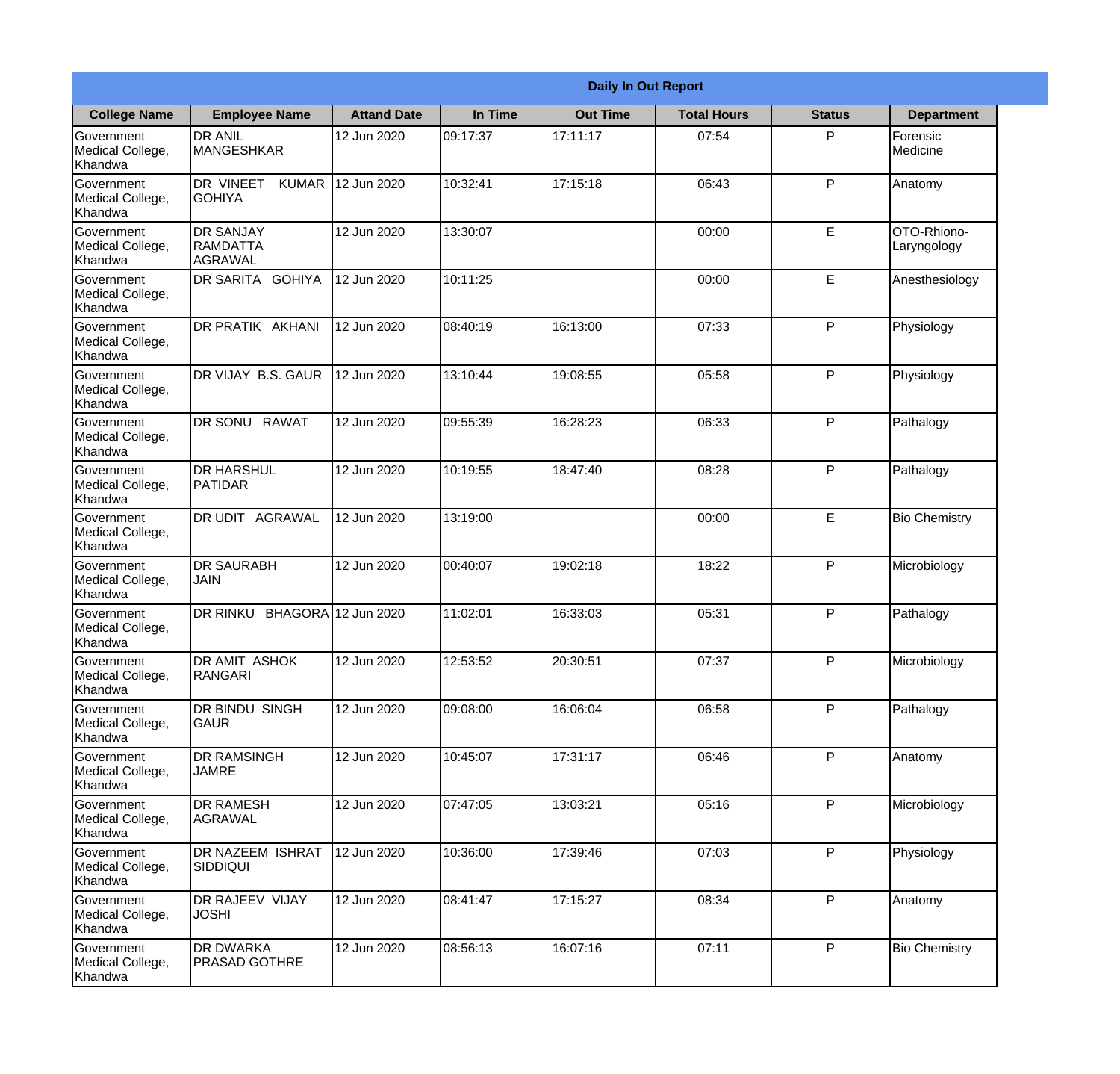| <b>Designation</b>                  | <b>Category</b> |
|-------------------------------------|-----------------|
| <b>Assistant Professor</b>          | Para Clinical   |
| Professor                           | Non Clinical    |
| Professor                           | Clinical        |
| Professor                           | Clinical        |
| <b>Assistant Professor</b>          | Non Clinical    |
| Associate Professor Non Clinical    |                 |
| Demonstrator/Tutor   Para Clinical  |                 |
| Assistant Professor   Para Clinical |                 |
| Associate Professor Non Clinical    |                 |
| Associate Professor   Para Clinical |                 |
| <b>Assistant Professor</b>          | Para Clinical   |
| Professor                           | Para Clinical   |
| Associate Professor Para Clinical   |                 |
| Demonstrator/Tutor   Non Clinical   |                 |
| <b>Assistant Professor</b>          | Para Clinical   |
| Professor                           | Non Clinical    |
| <b>Assistant Professor</b>          | Non Clinical    |
| Demonstrator/Tutor   Non Clinical   |                 |

**Daily In Out Report**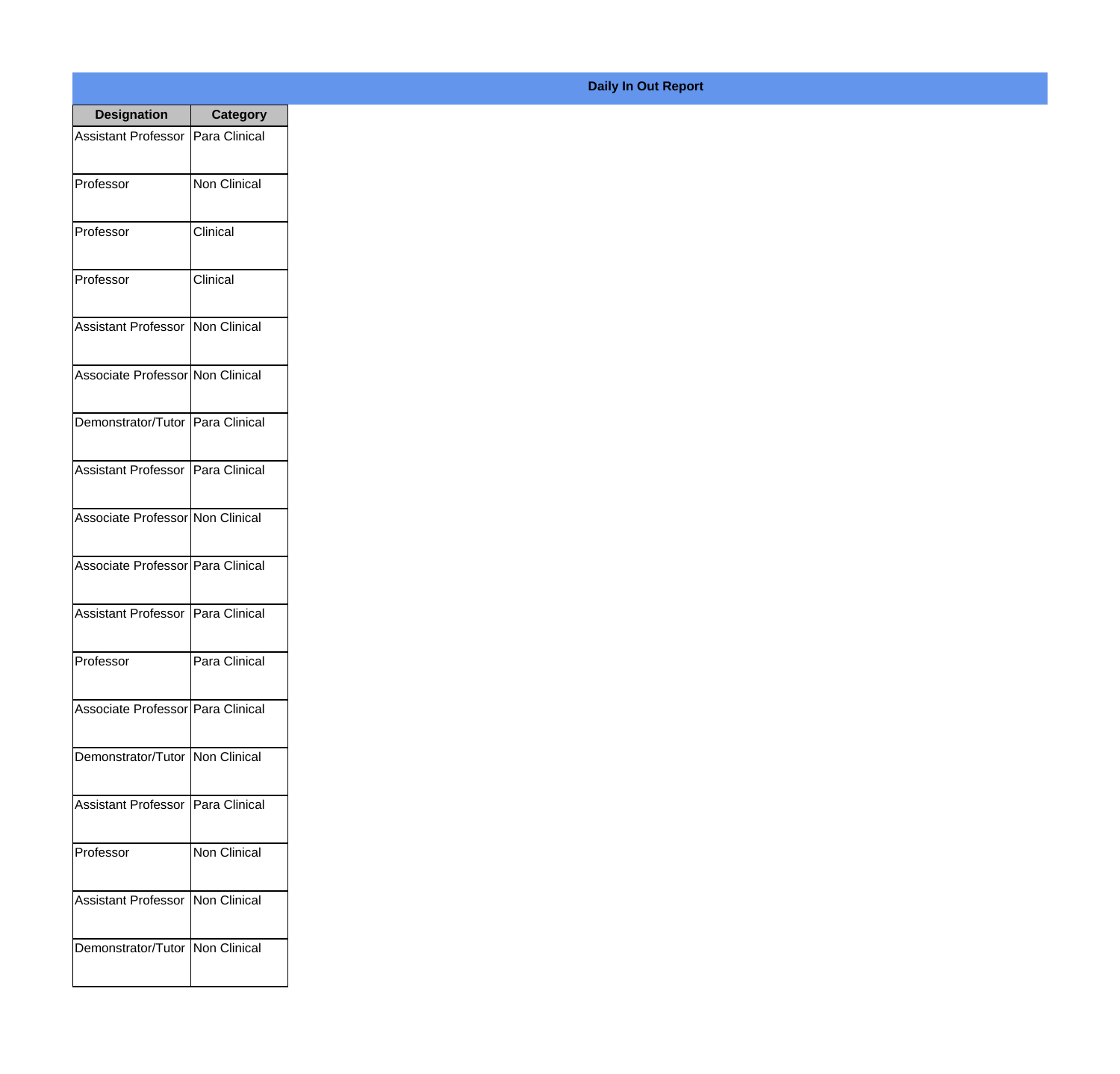|                                                         |                                                       |             |          |          | <b>Daily In Out Report</b> |              |                                           |
|---------------------------------------------------------|-------------------------------------------------------|-------------|----------|----------|----------------------------|--------------|-------------------------------------------|
| Government<br>Medical College,<br>Khandwa               | <b>DR SOUMITRA</b><br><b>SETHIA</b>                   | 12 Jun 2020 | 10:31:14 | 19:54:46 | 09:23                      | P            | Community<br>Medicine                     |
| <b>Government</b><br>Medical College,<br>Khandwa        | DR RASHMI YADAV                                       | 12 Jun 2020 | 10:27:11 | 17:04:06 | 06:37                      | $\mathsf{P}$ | Community<br>Medicine                     |
| <b>Government</b><br>Medical College,<br>Khandwa        | DR LEENA PARIHAR                                      | 12 Jun 2020 | 11:25:48 |          | 00:00                      | E            | Community<br>Medicine                     |
| <b>Government</b><br>Medical College,<br>Khandwa        | <b>MR PIYUSH KUMAR</b><br><b>MISHRA</b>               | 12 Jun 2020 | 11:29:34 | 18:32:53 | 07:03                      | P            | Community<br>Medicine                     |
| Government<br>Medical College,<br>Khandwa               | DR SACHIN PARMAR 12 Jun 2020                          |             | 10:26:47 |          | 00:00                      | E            | Community<br>Medicine                     |
| <b>Government</b><br>Medical College,<br>Khandwa        | <b>DR SAGAR MEENA</b>                                 | 12 Jun 2020 | 10:22:42 | 16:43:55 | 06:21                      | $\mathsf{P}$ | Forensic<br>Medicine                      |
| <b>Government</b><br>Medical College,<br><b>Khandwa</b> | DR PRAMILA VERMA 12 Jun 2020                          |             | 17:28:13 |          | 00:00                      | E            | Paediatrics                               |
| Government<br>Medical College,<br>Khandwa               | <b>DR DURGESH</b><br>SONARE                           | 12 Jun 2020 | 09:56:34 | 20:01:20 | 10:05                      | P            | Dermatology, Ven<br>ereology &<br>Leprosy |
| Government<br>Medical College,<br>Khandwa               | DR RAKESH KUMAR<br><b>SHIVHARE</b>                    | 12 Jun 2020 | 10:44:56 | 19:03:13 | 08:19                      | $\mathsf{P}$ | Microbiology                              |
| <b>Government</b><br>Medical College,<br>Khandwa        | <b>DR GARIMA</b><br><b>AGRAWAL</b><br><b>VARSHNEY</b> | 12 Jun 2020 | 09:46:47 | 17:27:52 | 07:41                      | P            | Paediatrics                               |
| <b>Government</b><br>Medical College,<br>Khandwa        | <b>DR SIDDHARTH</b><br><b>BANODE</b>                  | 12 Jun 2020 | 08:41:59 | 17:06:55 | 08:25                      | P            | Pharmacology                              |
| Government<br>Medical College,<br>Khandwa               | <b>DR CHANDNI</b><br>KAROLE                           | 12 Jun 2020 | 09:18:34 |          | 00:00                      | E            | Ophthalmology                             |
| <b>Government</b><br>Medical College,<br>Khandwa        | DR PRIYA KAPOOR<br>KAPOOR                             | 12 Jun 2020 | 10:26:14 | 17:11:16 | 06:45                      | P            | Pathalogy                                 |
| Government<br>Medical College,<br>Khandwa               | <b>DR SAPNA</b><br><b>MAHESHRAM</b>                   | 12 Jun 2020 | 11:05:36 | 17:29:20 | 06:24                      | $\mathsf{P}$ | Community<br>Medicine                     |
| Government<br>Medical College,<br>Khandwa               | <b>DR SEEMA</b><br><b>SUDHAKARRAO</b><br><b>SUTAY</b> | 12 Jun 2020 | 10:51:44 |          | 00:00                      | E            | Forensic<br>Medicine                      |
| Government<br>Medical College,<br>Khandwa               | <b>DR AJAY</b><br>NARWARIYA                           | 12 Jun 2020 | 08:56:44 |          | 00:00                      | E.           | Microbiology                              |
| Government<br>Medical College,<br>Khandwa               | DR RAKESH SINGH<br><b>HAZARI</b>                      | 12 Jun 2020 | 11:20:26 | 17:07:59 | 05:47                      | P            | Pathalogy                                 |
| Government<br>Medical College,<br>Khandwa               | <b>DR ANANT</b><br>TUKARAM PAWAR                      | 12 Jun 2020 | 11:10:12 | 20:01:28 | 08:51                      | $\mathsf{P}$ | Community<br>Medicine                     |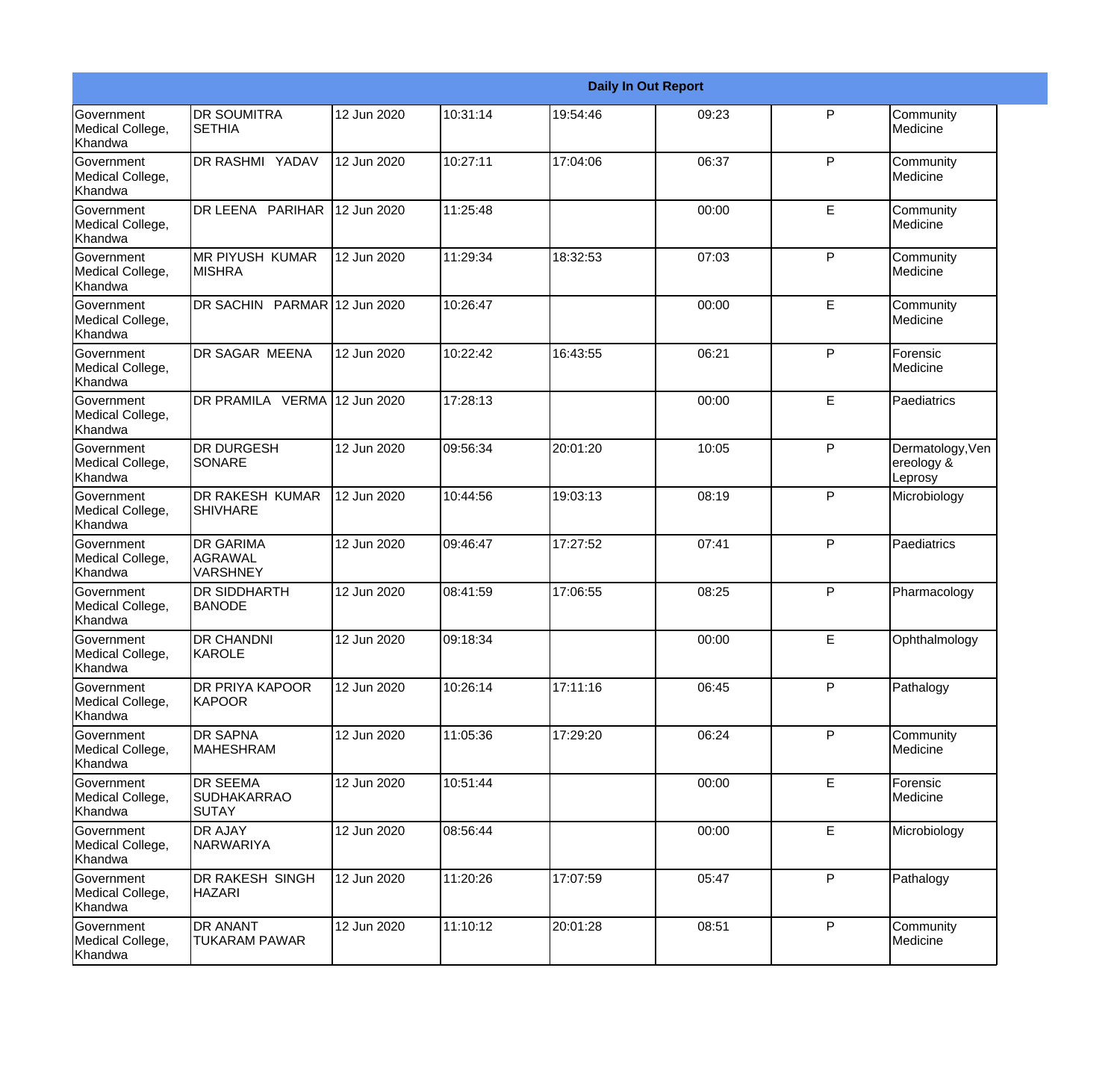| Assistant Professor   Para Clinical |               |
|-------------------------------------|---------------|
|                                     |               |
| Assistant Professor   Para Clinical |               |
| Assistant Professor   Para Clinical |               |
|                                     |               |
| Statistician                        | Para Clinical |
| Assistant Professor   Para Clinical |               |
|                                     |               |
| Demonstrator/Tutor   Para Clinical  |               |
| Professor                           | Clinical      |
|                                     |               |
| Assistant Professor Clinical        |               |
| Demonstrator/Tutor Para Clinical    |               |
| Associate Professor Clinical        |               |
|                                     |               |
| Associate Professor   Para Clinical |               |
| Assistant Professor Clinical        |               |
|                                     |               |
| Demonstrator/Tutor   Para Clinical  |               |
| Associate Professor   Para Clinical |               |
|                                     |               |
| Professor                           | Para Clinical |
|                                     |               |
| Demonstrator/Tutor   Para Clinical  |               |
| Professor                           | Para Clinical |
|                                     |               |
| Professor                           | Para Clinical |
|                                     |               |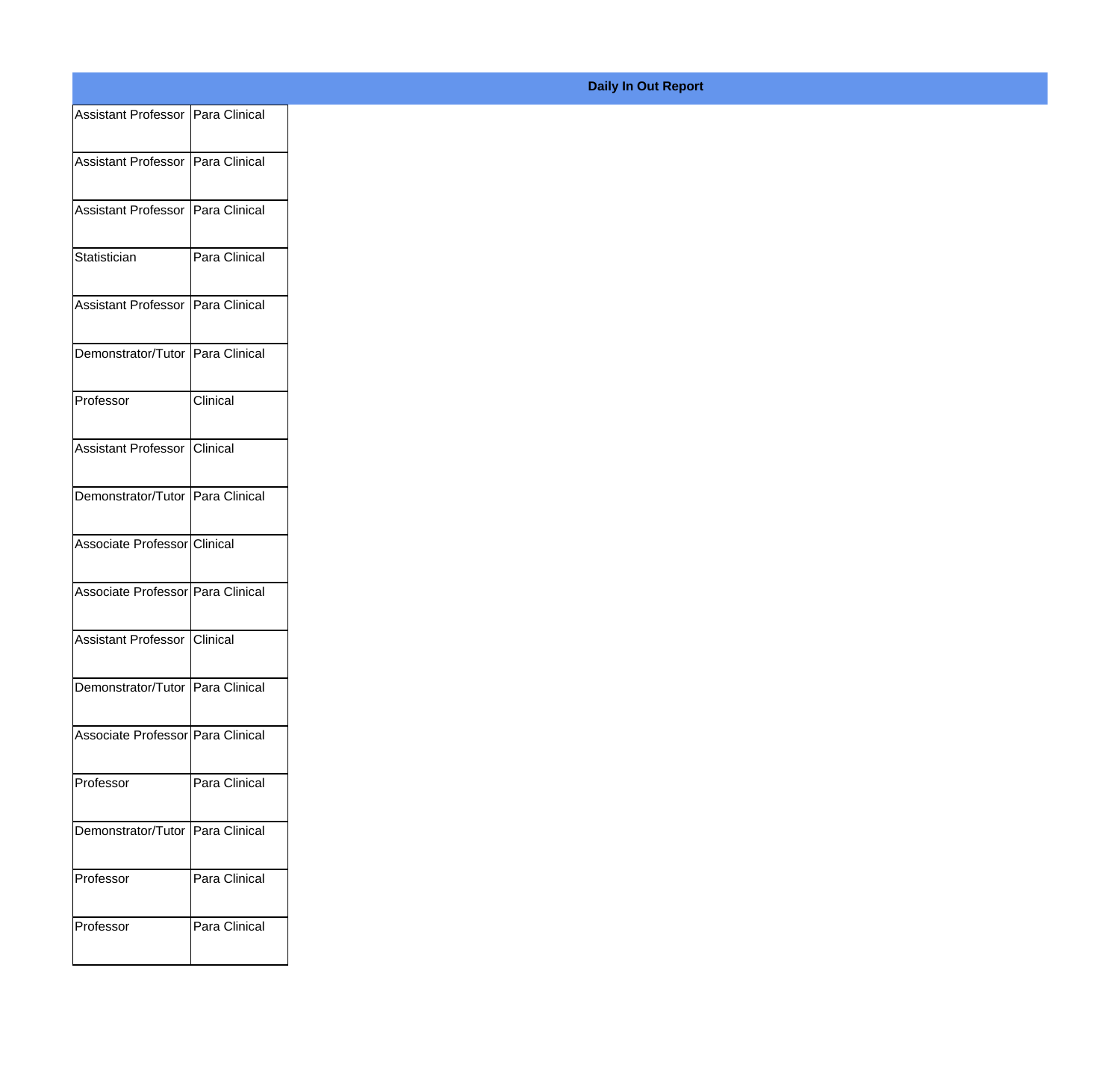|                                                  |                                              |             |          |          | <b>Daily In Out Report</b> |   |                             |
|--------------------------------------------------|----------------------------------------------|-------------|----------|----------|----------------------------|---|-----------------------------|
| <b>Government</b><br>Medical College,<br>Khandwa | DR SHAIKH M.KHALIQ 12 Jun 2020               |             | 09:42:47 |          | 00:00                      | E | <b>Bio Chemistry</b>        |
| <b>Government</b><br>Medical College,<br>Khandwa | DR AJAY GANGJI                               | 12 Jun 2020 | 11:28:26 |          | 00:00                      | E | <b>General Surgery</b>      |
| <b>Government</b><br>Medical College,<br>Khandwa | <b>DR SITARAM</b><br>SOLANKI                 | 12 Jun 2020 | 09:52:25 | 15:50:58 | 05:58                      | P | Forensic<br>Medicine        |
| <b>Government</b><br>Medical College,<br>Khandwa | <b>DR RANJEET</b><br>BADOLE                  | 12 Jun 2020 | 15:29:17 |          | 00:00                      | E | <b>General Medicine</b>     |
| Government<br>Medical College,<br>Khandwa        | <b>DR SANGEETA</b><br><b>CHINCHOLE</b>       | 12 Jun 2020 | 10:34:56 |          | 00:00                      | E | Physiology                  |
| Government<br>Medical College,<br>Khandwa        | DR NEERAJ KUMAR                              | 12 Jun 2020 | 08:34:06 | 19:38:10 | 11:04                      | P | Dentisry                    |
| <b>Government</b><br>Medical College,<br>Khandwa | DR VIJAY NAYAK                               | 12 Jun 2020 | 10:54:47 |          | 00:00                      | E | Anatomy                     |
| Government<br>Medical College,<br>Khandwa        | DR SUNIL BAJOLIYA                            | 12 Jun 2020 | 09:58:09 |          | 00:00                      | E | OTO-Rhiono-<br>Laryngology  |
| <b>Government</b><br>Medical College,<br>Khandwa | DR NISHA MANDLOI<br><b>PANWAR</b>            | 12 Jun 2020 | 09:59:34 | 15:53:24 | 05:54                      | P | Obstetrics &<br>Gynaecology |
| <b>Government</b><br>Medical College,<br>Khandwa | <b>DR SATISH</b><br><b>CHANDEL</b>           | 12 Jun 2020 | 10:25:37 | 16:04:47 | 05:39                      | P | Pharmacology                |
| Government<br>Medical College,<br>Khandwa        | <b>DR MUKTESHWARI</b><br><b>GUPTA</b>        | 12 Jun 2020 | 09:43:41 | 17:47:51 | 08:04                      | P | Pharmacology                |
| Government<br>Medical College,<br>Khandwa        | DR YASHPAL RAY                               | 12 Jun 2020 | 10:35:39 |          | 00:00                      | E | Anatomy                     |
| Government<br>Medical College,<br>Khandwa        | <b>DR SHAILENDRA</b><br><b>SINGH CHOUHAN</b> | 12 Jun 2020 | 08:46:19 |          | 00:00                      | E | Orthopaedics                |
| Government<br>Medical College,<br>Khandwa        | MOHIT GARG                                   | 12 Jun 2020 | 13:34:13 |          | 00:00                      | E | <b>General Medicine</b>     |